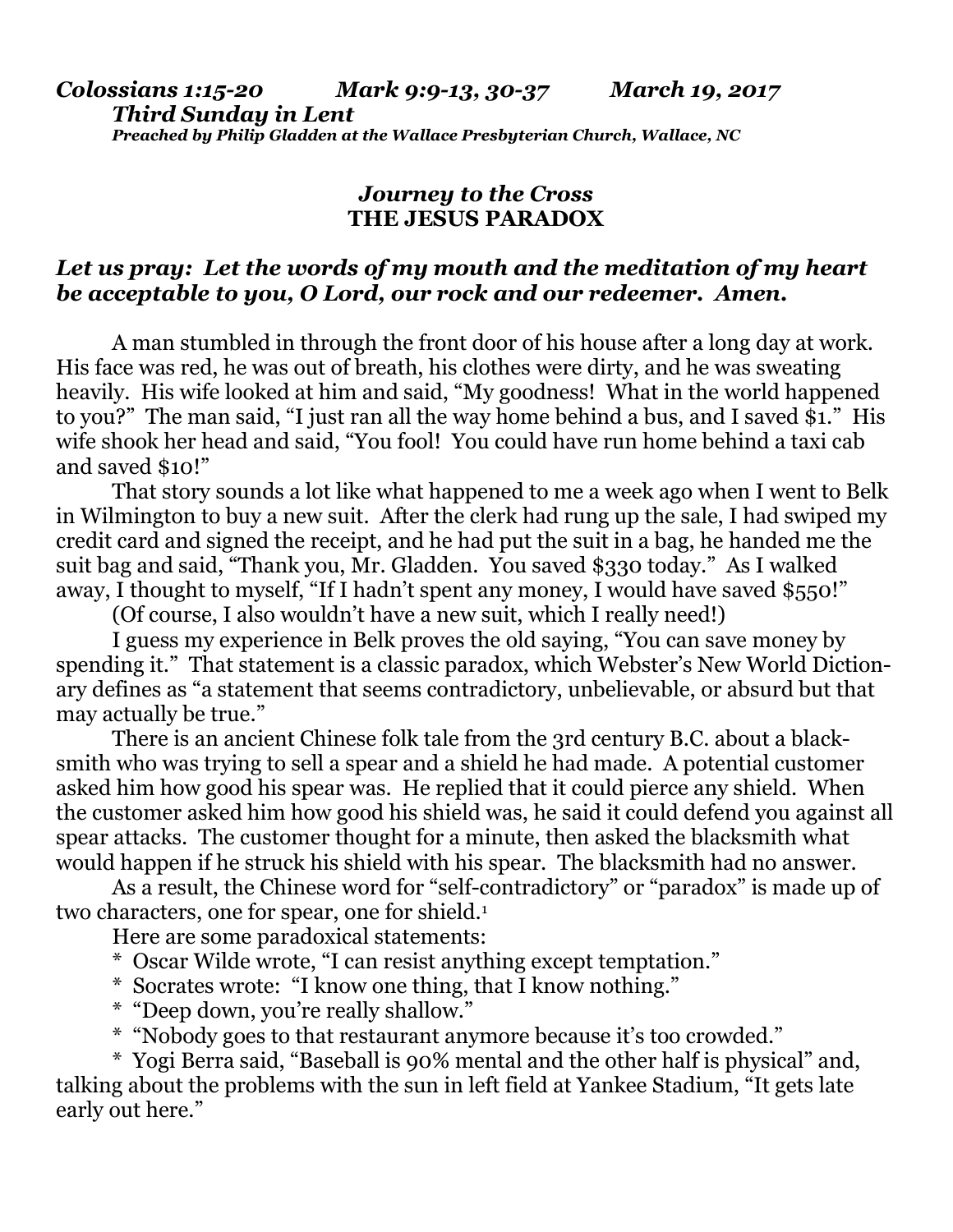What about these paradoxical statements?

\* "The Son of Man is to be betrayed into human hands, and they will kill him, and three days after being killed, he will rise again." (Mark 9:31)

\* "Whoever wants to be first must be last of all and servant of all." (Mark 9:35)

\* "For those who want to save their life will lose it, and those who lose their life for my sake, and for the sake of the gospel, will save it." (Mark 8:35)

\* "God has made him both Lord and Messiah, this Jesus whom you crucified." (Acts 2:36)

Jesus as the crucified Lord of glory is a paradox. He was 2000 years ago. He still is today. The description of "paradox" and its literary use talks about "a person having seemingly contradictory qualities." A rhetorical paradox is when a character makes a seemingly inconsistent or contradictory statement, such as when Jesus talks about the Son of Man being handed over to suffer and die on a cross. A situational paradox is when characters find themselves in difficult to reconcile circumstances, such as when Peter makes the true confession of faith, "You are the Messiah," only to be told by Jesus that he must suffer and die in Jerusalem.<sup>2</sup>

Three times in this middle section of Mark's gospel, Jesus tells his disciples that he is on his way to Jerusalem to suffer and die and rise again. Each time the disciples learn a little bit more about who Jesus is, Jesus talks about suffering and dying. The disciples misunderstand and Jesus has to correct them.

\* When Jesus asked, "Who do you say that I am?" Peter correctly answered, "You are the Messiah." Then Jesus told all of his disciples he was going to suffer and die. Peter rebuked him. Jesus rebuked Peter, and talked about what it means to be his disciple and follow him ("take up your cross").

\* When Peter, James, and John were coming down the mountain with Jesus after they got a glimpse of his resurrection glory in the Transfiguration, Jesus talked with them about going to Jerusalem to suffer and die. A little bit later, the disciples argued among themselves about who is the greatest. Jesus taught them about what it means to be his follower ("the first must be last").

\* When the disciples were following Jesus on the road to Jerusalem, amazed at everything they had seen and heard, Jesus told them what was going to happen to him when they got to Jerusalem. James and John asked Jesus for positions of power and authority in his coming kingdom, and Jesus taught them all what it means to be his follower ("whoever wishes to be great must be a servant; whoever wishes to be first must be slave of all; the Son of Man came not to be served but to serve, and to give his life as a ransom for many").

That's all very interesting, but what's it got to do with us? Someone asked the other day, "What if the disciples *had* asked Jesus to explain what they didn't understand?" Well, actually, he does just that, by telling them three times on the way to Jerusalem what is going to happen to him and why. Mark is quite up-front in telling us, "But they did not understand what he was saying and were afraid to ask him." (Mark 9:32)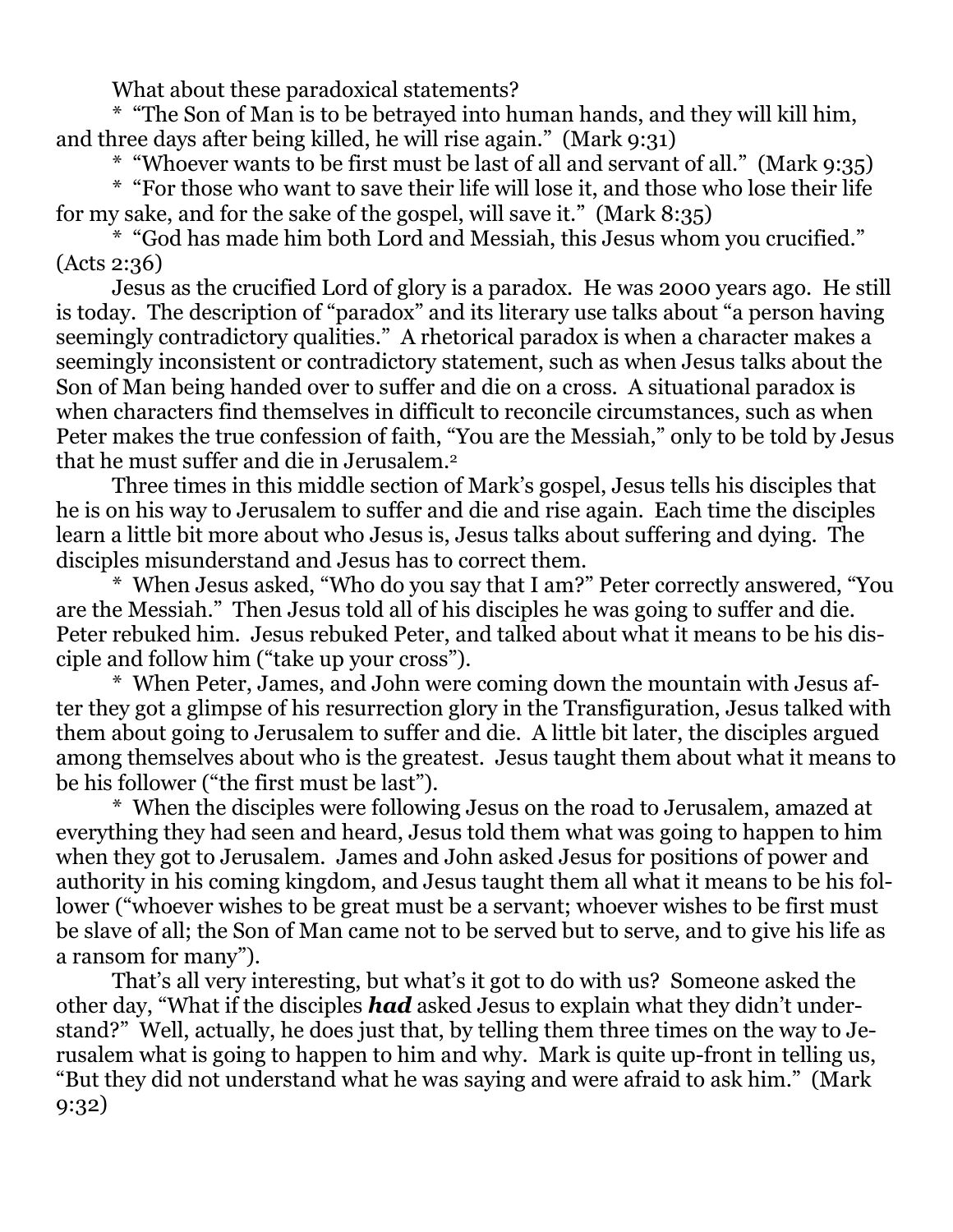But why? When I was in seminary, there were several times when I didn't understand what a professor was talking about in his or her lecture. Far too many times I didn't ask because I didn't want to look stupid or I didn't think I knew enough to ask about what I didn't know (there's a paradox for you!) or I was just plain intimidated by the professor (my problem, not theirs!). Maybe that's why the disciples were afraid to ask Jesus about what they didn't understand.

Or, maybe they were afraid to ask because they really didn't want to hear what he might say. After all, Jesus had already talked to them twice about going up to Jerusalem in order to suffer and die, and then he had told them what it meant for them to be his followers: "Deny yourselves, take up your cross daily, and follow me."

Maybe that's why we "don't ask" and do our best to avoid the cross. I read a comment this week about how people crowd churches for Easter Sunday services, but not for Good Friday services, "We are always tempted to make a detour around the Cross in favor of the open tomb." In his 1937 book *The Cost of Discipleship,* Dietrich Bonhoeffer used the term "cheap grace" to describe our tendency and desire to avoid the demands and costs of following Jesus. He described "cheap grace" as "the preaching of forgiveness without requiring repentance, baptism without church discipline. Communion without confession. Cheap grace is grace without discipleship, grace without the cross, grace without Jesus Christ, living and incarnate."<sup>3</sup>

We are always tempted to make a detour around the Cross in favor of the open tomb because the Jesus paradox is hard for us to grasp, even today. A crucified Messiah, a Savior nailed to a cross — these are supreme paradoxes. Yet, we live in a world in which certain, contrary ideas seem to hold true, at least from the world's perspective:

\* Might makes right.

\* Only the strong survive.

\* The Golden Rule: He who has the gold makes the rules.

\* Winning isn't everything; it's the only thing.

No wonder, then, that the apostle Paul says that the message about the cross is foolishness and a stumbling block. It was then, it is now.

My beloved professor and mentor, Dr. Paul Achtemeier ("Bud") wrote about two "mind-bending paradoxes" of Jesus' life, death and resurrection:

\* The Son of the God who created the world and humankind is put to death by the very creatures God created.

\* The only way life can find greatness is through the renunciation of the search for greatness.<sup>4</sup>

On this Lenten journey to the cross, we are reading stories about Jesus and his disciples on the way, on the road, on a journey to Jerusalem. This is more than a geographical itinerary; it is a theological map that leads to the reality that the Son of Man must be handed over and killed. But, remember a definition of a paradox? "A statement that seems contradictory, unbelievable, or absurd but that may actually be true." The crucified Lord of glory — the Lord and Messiah, this Jesus whom you crucified in him, this paradoxical Jesus, we have our hope.